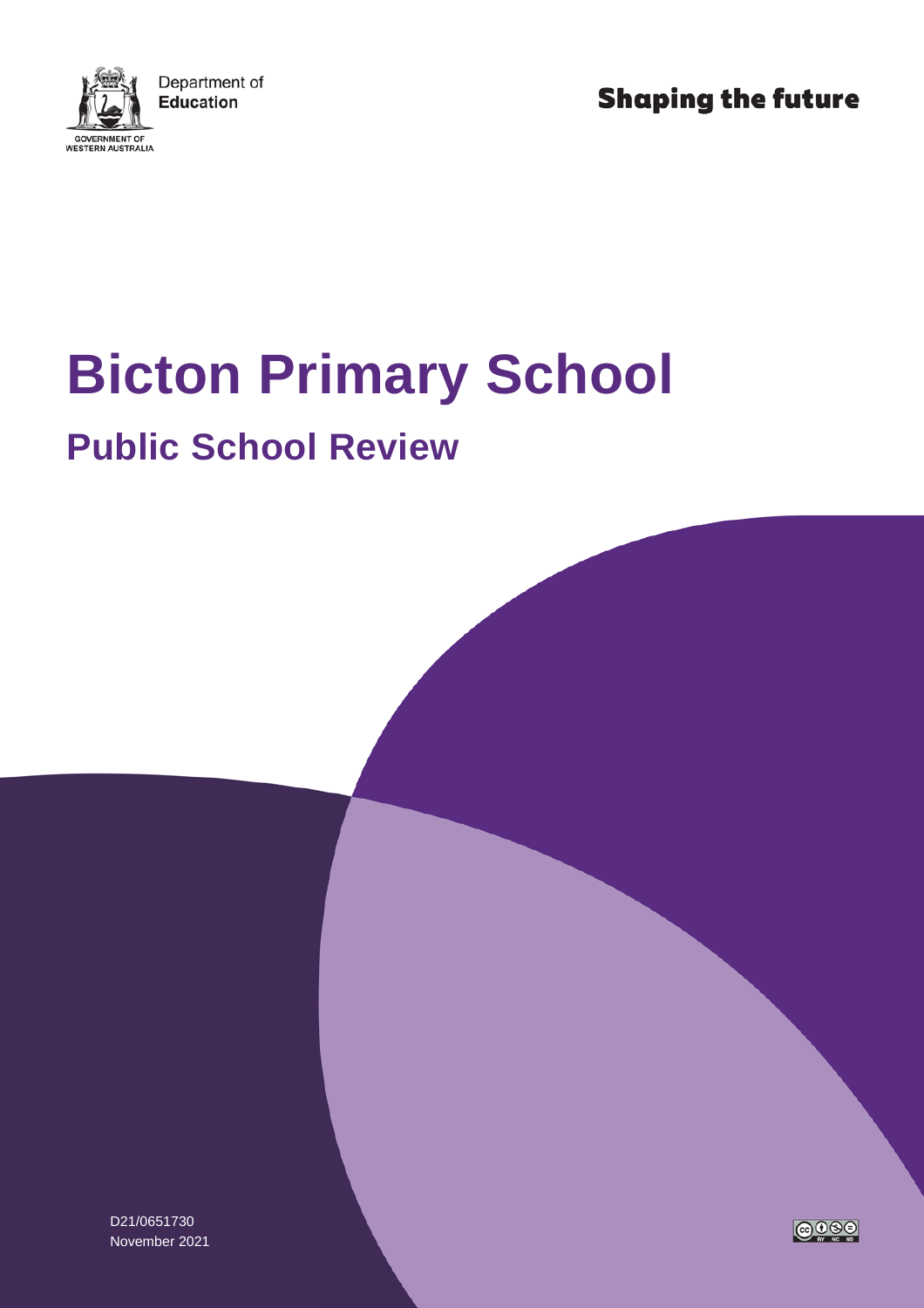### **Public School Review**

#### **Purpose**

All Western Australian public schools are reviewed by the Department of Education's Public School Accountability directorate. A review gives assurance to the local community, the Minister for Education and Training and the Director General about the performance of public schools in delivering high quality education to students. The review acknowledges the achievements of the school and gives feedback to support the Principal and staff with their improvement planning.

Initially conducted on a three-year cycle, subsequent reviews are determined to occur on a one, three or five year timeframe.

The Principal provides the review team with a self-assessment of the school's performance based on evidence from the school. Information to be validated by the review team is considered before and during the school visit. This forms the basis for the Public School Review report and determines when the next review will occur. The report is provided to the Principal and the regional Director of Education.

#### **Expectations of schools**

The Statement of Expectation (the Statement) makes clear and public the expectations and responsibilities of schools and the Department in student achievement and progress.

The Statement is between; the Department of Education, represented by the Director General; the school, represented by the Principal; and is noted by the school council/board, represented by the Chair.

The Statement sets out the expectations of Principals in relation to the delivery of the 2020-2024 strategic directions *Every student, every classroom, every day*, and *Building on Strength*.

The Statement will underpin each school's strategic planning and self-assessment and will form part of the school's Public School Review, as well as the Professional Performance Review of the Principal.

#### **Public School Review – The Standard**

A Standard has been developed across the domains of the School Improvement and Accountability Framework to describe essential indicators of performance. The selection of the indicators is based on literature research and historical reviews of school performance in Western Australian public schools.

The purpose is to better ensure that judgements about student performance are standardised and objective. Indicators describe what is evident in schools functioning 'as expected' within each domain.

The Standard defines the expected level of school performance. Judgements are made in relation to the Standard. External validation is also based on evidence presented relating to the Standard.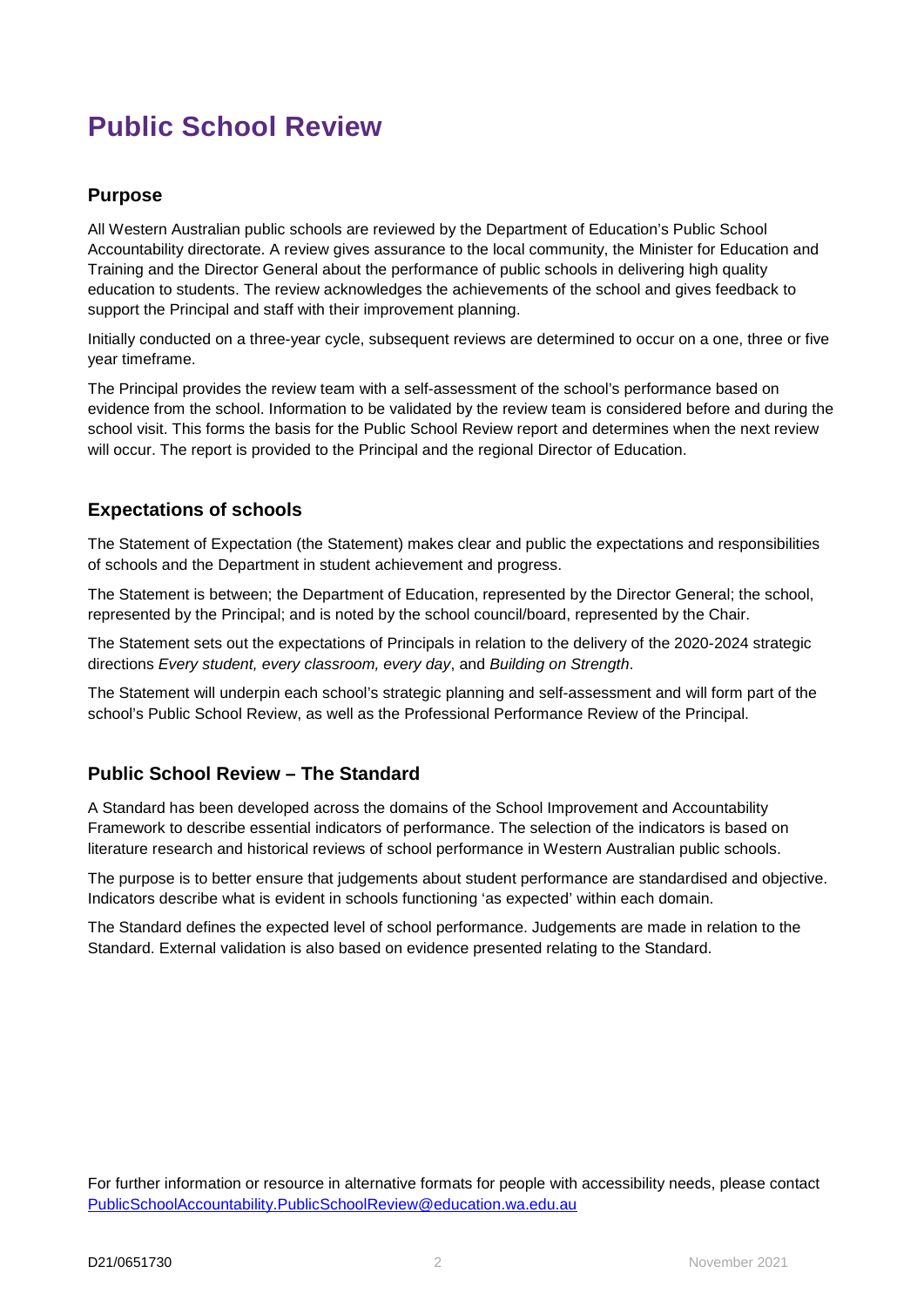#### **Context**

Bicton Primary School is located approximately 16 kilometres from the Perth central business district in the South Metropolitan Education Region.

The school opened in 1904 and has been a significant part of the local community since that time. Sporting facilities are shared out of school hours and the school hall accommodates a day care centre for before and after school activities. In 2015, the school became an Independent Public School.

Currently, there are 483 students enrolled from Kindergarten to Year 6. Bicton Primary School has an Index of Community Socio-Educational Advantage of 1112 (decile 1).

Community support for the school is demonstrated through the work of the School Board and Parents and Citizens' Association (P&C).

#### **School self-assessment validation**

The Principal submitted a comprehensive and rigorous school self-assessment.

The following aspects of the school's self-assessment process are confirmed:

- A detailed overview of each domain, with evidence to support judgements made, gave clarity to the school's Electronic School Assessment Tool (ESAT) submission. The Standard and domain foci provided guidance and was viewed as a valuable reference for staff.
- Established school self-assessment practices ensured the Public School Review did not stand on its own. This significantly contributed to supporting and providing confidence for staff in their preparation for the review and validation visit.
- Multiple sources of evidence were used to confirm judgements about school performance. Collated information captured the school's work and listed examples of evidence of school performance in each domain of the School Improvement and Accountability Framework.
- The Principal believes the process has highlighted the work and growth the school has seen over the last four years and has provided direction for the next phase of planning.
- Staff and community members contributed enthusiastically to discussions with the reviewers, demonstrating understanding and genuine commitment and care for their school.

The following recommendations are made:

- Explore ways in which the ESAT can be used to facilitate and refine the ongoing collection and analysis of data to support school-self assessment.
- Continue with the intention to review each of the ESAT domains, guided by foci and elaborations of the Standard, as part of the school's regular review process.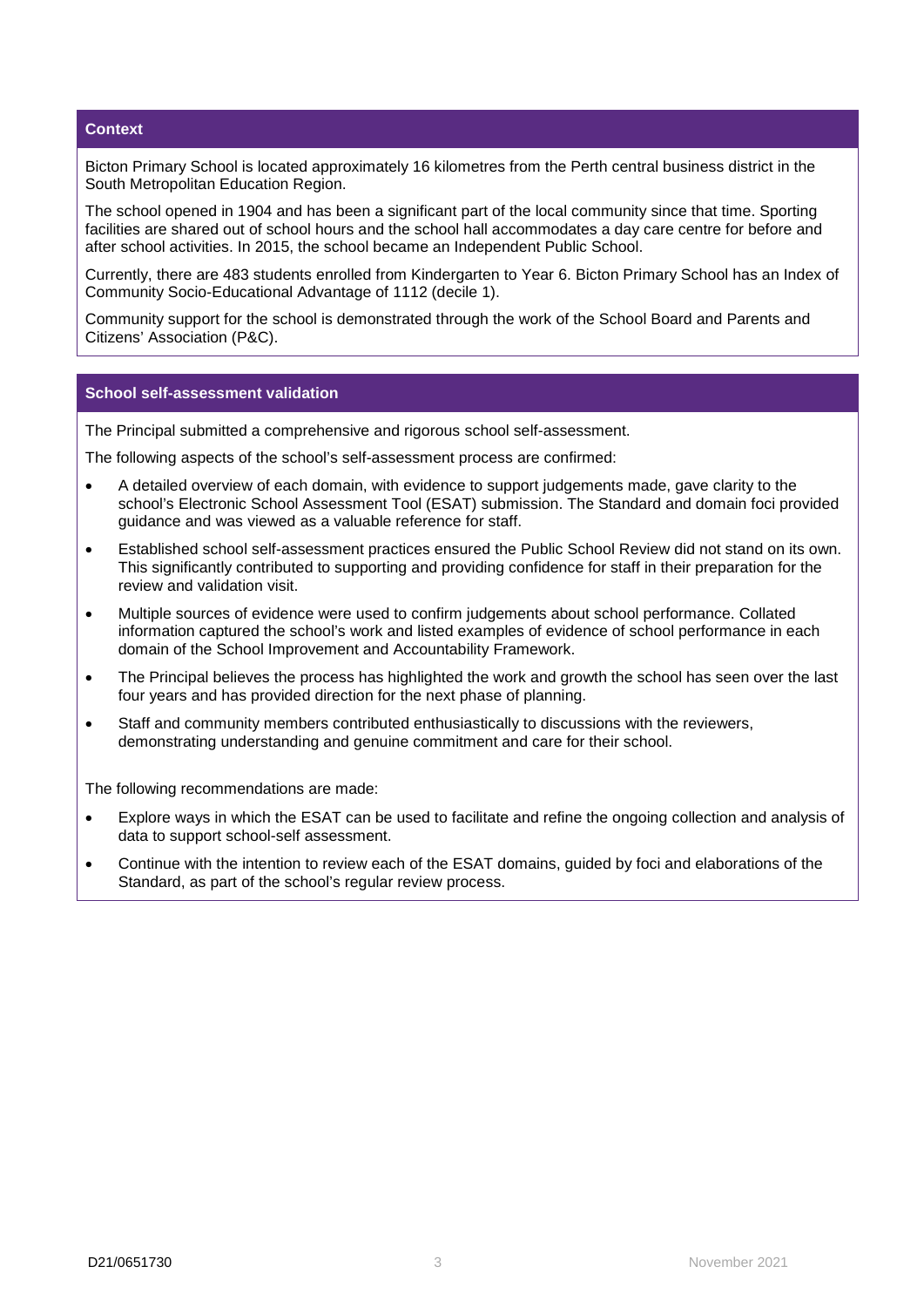#### **Public School Review**

#### **Relationships and partnerships**

The school prides itself on the positive relationships and partnerships they have established with families, staff, students and wider community. This has united them in embracing a shared understanding of the school's 'Good to Great' philosophy.

#### **Commendations**

The review team validate the following:

- High levels of collaboration exist beyond the school. This includes an informed and involved School Board and a proactive and resourceful P&C, successfully connecting with and bringing the community together.
- Numerous platforms of communication such as: Connect; parent workshops; school website; P&C representatives; Facebook; SMS<sup>1</sup>; and learning journeys provides families with timely and audience specific information.
- Professional and respectful relationships have been established through a range of opportunities for staff to collaborate. 'Team Charters', outlining the norms, behaviours, expectations and agreements have been embedded through Team and Relationship Building professional development opportunities.
- The School Cultural Survey gives guidance and direction to addressing and responding to views and feedback provided by families. The school has responded to requests for communication to be about learning and the provision of workshops on pastoral care such as the 'Grow Your Mind' parent workshop.
- Established, sustainable partnerships have been thoughtfully fostered adding depth to the learning programs whilst developing students' empathy and connection with their community as evidenced by the Pen Pal project and the collaboration with the Returned and Services League.

#### **Recommendation**

The review team support the following:

• Continue to ensure communication between home and school is on pedagogical approaches and student learning. Together with the community, review, further develop and give visibility to core school values.

#### **Learning environment**

Guided by the motto 'Together We Learn, Together We Grow' the school has established an environment that is safe, engaging and supportive, setting the pre-conditions for all students to thrive.

#### **Commendations**

The review team validate the following:

- The Health and Wellbeing Committee ensures there is a sharp focus on the development of positive health and wellbeing of students and staff. Grow your Mind, Zones of Regulation and emotional intelligence training are providing a common language and support for students, families and staff.
- The chaplain plays an important role in providing social and emotional support for students through health lessons, lunchtime activities, the composting club and a friendship circle.
- An ongoing focus on the ACSF<sup>2</sup> and the collaboration with local Elders is developing cultural responsiveness and an understanding of Aboriginal histories by students, staff and the community.
- Student voice is promoted and monitored through the NSOS<sup>3</sup> Student Survey with information gathered guiding future planning. Students expressed gratitude for the many opportunities to influence and have input into school operations.
- The school prioritises catering for the needs of SAER<sup>4</sup>. With oversight by the SAER team, a well-crafted, differentiated model of intervention has been implemented. Education assistants are greatly valued and integral to the provision of intervention support for students.
- Through fun and interactive pre-Kindergarten experiences and orientation days, the school has ensured children's first introduction to school is positive.

#### **Recommendation**

The review team support the following:

Progress the intention to develop, in collaboration with staff, students and the community, the PBS<sup>5</sup> Expectations Matrix to ensure values and expected behaviours are visible and embedded in practice.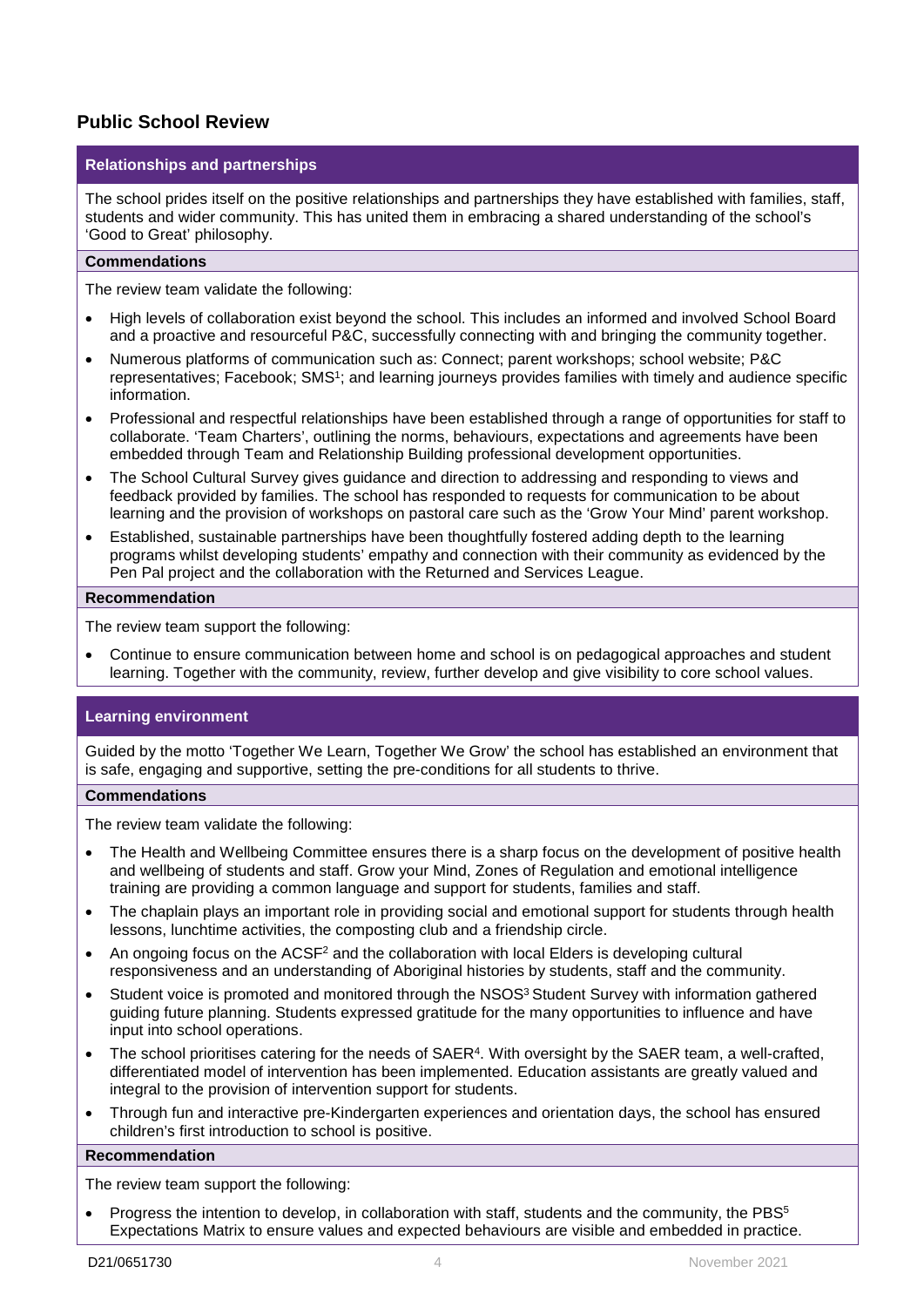#### **Leadership**

Understanding that the greatest impact on student outcomes is quality teaching, the Principal and the leadership team have committed to providing authentic opportunities for staff to develop their leadership to effectively lead teaching and learning at Bicton Primary School.

#### **Commendations**

The review team validate the following:

- A collaborative, distributed leadership structure that mobilises and develops leadership expertise at all levels of the school is effectively generating opportunities for change and enhancing instructional practices and pedagogy.
- Leadership development is comprehensive with expertise from within the school and externally provided targeted professional learning. MSCEIT<sup>6</sup> assessment and development, coaching and team/curriculum/aspirant leader development days provide support for staff to develop their leadership skills and attributes.
- PM&D<sup>7</sup> supports both individual and teams to grow and develop. The AITSL<sup>8</sup> Teacher Self-Assessment Tool, Leadership Reflection Tool and Leadership Profiles, peer observations and 360-degree feedback allow staff to effectively reflect and identify goals for improvement.
- Professional learning is focused on embedding whole-school instructional approaches and programs, finely tuned to the specific professional needs of staff, facilitating effective change management processes.
- Planning is aligned to the school vision and business plan targets, providing guidance to operational and classroom planning. The development of an aspirational prospectus further embeds this alignment and clarity of school planning and operations.

#### **Recommendation**

The review team support the following:

• Continue with the intention to embed the observation, feedback and reflection processes to incorporate targeted, additional instructional support for staff.

#### **Use of resources**

A focus on forging strong relationships between the Principal, MCS<sup>9</sup>, leadership team and committees has ensured rigorous self-audit and financial processes are in place and upheld.

#### **Commendations**

The review team validate the following:

- There is a clear link between school budgeting and planning for student improvement. Cost centre budgets are aligned to operational planning, the current business plan and are informed by student need.
- Resources are deployed strategically to fund key programs with an unwavering focus on, and investment in, staff professional learning that supports implementation of whole-school practice.
- Support provided by each MCS ensures staff understand their financial obligations. This is developing a shared understanding of the complex nature of budget management and resource allocations.
- The Principal and each MCS work closely with the School Board and P&C, guided by the Facilities Operational Plan to ensure informed decisions are made about the maintenance and improvements of the physical learning environment.
- The digital technology needs of the students and school have been reviewed and a long-term plan and replacement schedule have been established.
- Close consideration is given to strategic workforce planning to ensure recruitment, deployment, succession planning and professional learning is focused on the skillsets required to meet the present and future context and direction of the school.

#### **Recommendation**

The review team support the following:

• Build the profile of the Finance Committee to encourage a broad representation of staff membership.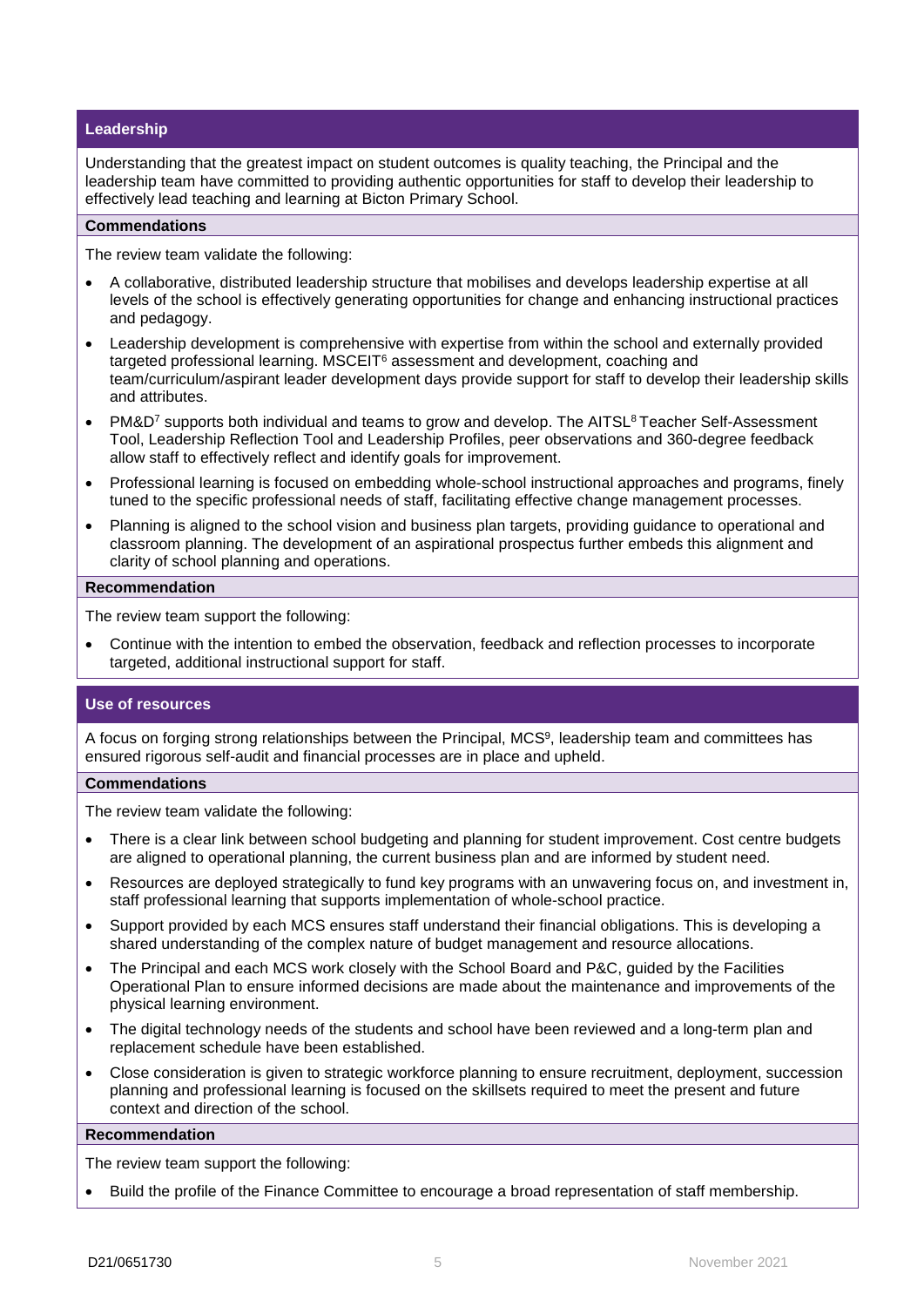#### **Teaching quality**

High levels of teacher efficacy are reflected through a shared commitment of accountability and responsibility for every child's success. This is supporting a collaborative and reflective teaching culture and establishing the prerequisite conditions to deliver impactful pedagogy that makes a difference for students.

#### **Commendations**

The review team validate the following:

- Shared beliefs and pedagogical approaches inform school-wide practices. Explicit learning intentions and success criteria, collaborative structures, operational plans and overviews reinforce and embed the shared pedagogical approaches implemented.
- Collaborative structures support teachers in their planning, teaching, assessment of the curriculum and implementation of the agreed whole-school practices. Assessment and moderation within these groups help identify opportunities for differentiation, targeted intervention and extension.
- Assessments and reporting on student achievement and progress inform both students and parents. Families are kept informed of their children's progress and achievement through formal and informal methods, and students, through written and verbal feedback.
- A broad range of systemic and school-based data is collected and analysed ensuring planning is evidencebased and accurately informs the teaching and learning program and differentiation of the curriculum.
- Professional learning is targeted and ongoing at point of need through a variety of channels ensuring all staff have the necessary support to implement the whole-school instructional approaches.

#### **Recommendation**

The review team support the following:

• Progress the intention to formalise whole-school pedagogical approaches to continue to improve student outcomes.

#### **Student achievement and progress**

Coming from a mindset that student achievement and progress is everyone's responsibility, staff understand the data, have a plan and are committed to providing the conditions that will allow all students to thrive.

#### **Commendations**

The review team validate the following:

- An extensive Assessment and Reporting Schedule outlines a range of data to effectively monitor student performance and ensure reliable judgements can be made about student and cohort achievement and progress.
- The implementation of GAT<sup>10</sup> strategies and the provision of learning opportunities that require the application of learnt skills and self-assessment is challenging and extending high achieving students.
- Significantly more students made very high progress for Reading and Numeracy from OEAP<sup>11</sup> to 2021, Year 3 NAPLAN<sup>12</sup> when compared to like schools.
- Year 3 NAPLAN longitudinal data shows steady growth in Reading, Writing, Spelling and Grammar and Punctuation.
- Team leaders, curriculum and senior leadership teams review data and identify areas of learning focus for individual students, class and year cohorts.
- Close tracking and interrogation of NAPLAN data determines trends over time. This is effectively allowing for targeted intervention to improve outcomes for Spelling, Reading and Numeracy.

#### **Recommendation**

The review team support the following:

• Continue to monitor the impact and consistency of the implementation of agreed whole-school programs, pedagogy, instructional model and interventions to ensure sustained student progress and achievement.